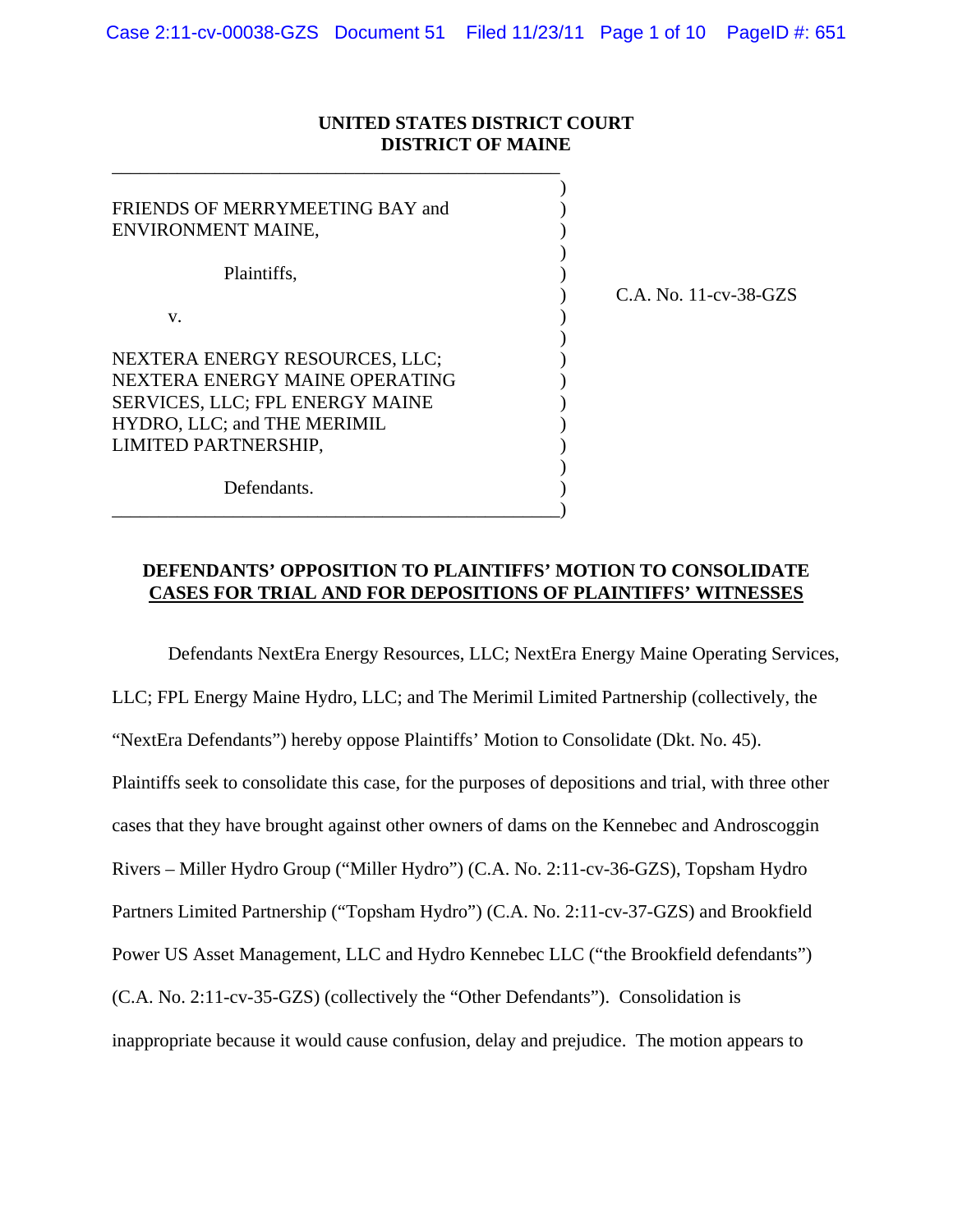have been brought largely for the convenience of Plaintiffs' witnesses. This is an insufficient basis on which to seek consolidation, and the motion should be denied.

Substantial factual and legal differences between the Plaintiffs' allegations against NextEra and the Other Defendants and the defenses the parties raise make consolidation inappropriate. The facts and legal issues in the cases are different because: 1) each dam has unique physical features that must be addressed in determining both the dams' impact, if any, on fish passage and survival, and habitat, as well as potential remedies, if necessary; 2) Plaintiffs have asserted distinct claims against the NextEra Defendants; 3) the NextEra Defendants<sup>, 1</sup> are working to comply with the Endangered Species Act ("ESA") under a different regulatory scheme than the Other Defendants; 4) Plaintiffs seek different relief against the NextEra Defendants; and 5) the NextEra Defendants have raised a unique defense involving issues of control by a parent corporation and piercing the corporate veil. Consolidation of all four cases would create substantial delay, prejudice and confusion that outweigh concerns of judicial economy and the Plaintiffs' convenience.

#### **FACTS**

All four cases involve allegations of violations of the ESA, through the similar acts of operating hydroelectric dams on two rivers in Maine. The Defendants in the four cases have asserted some similar defenses – they are proceeding promptly to obtain any necessary approvals under the ESA, and this Court should defer to the ongoing federal processes. However, the similarities end there. The allegations in Plaintiffs' four separate complaints concern seven

<sup>&</sup>lt;sup>1</sup> As they noted in their Motion to Dismiss (Dkt. No. 13), NextEra Energy Resources, LLC and NextEra Energy Maine Operating Services, LLC dispute that they have any obligation to comply with the ESA. That obligation rests with the dam owner and licensee, FPL Energy Maine Hydro, LLC (with respect to the Weston, Shawmut, and Brunswick dams) and The Merimil Limited Partnership (with respect to the Lockwood dam). Nonetheless, for convenience and brevity, this opposition will simply refer to the "NextEra Defendants".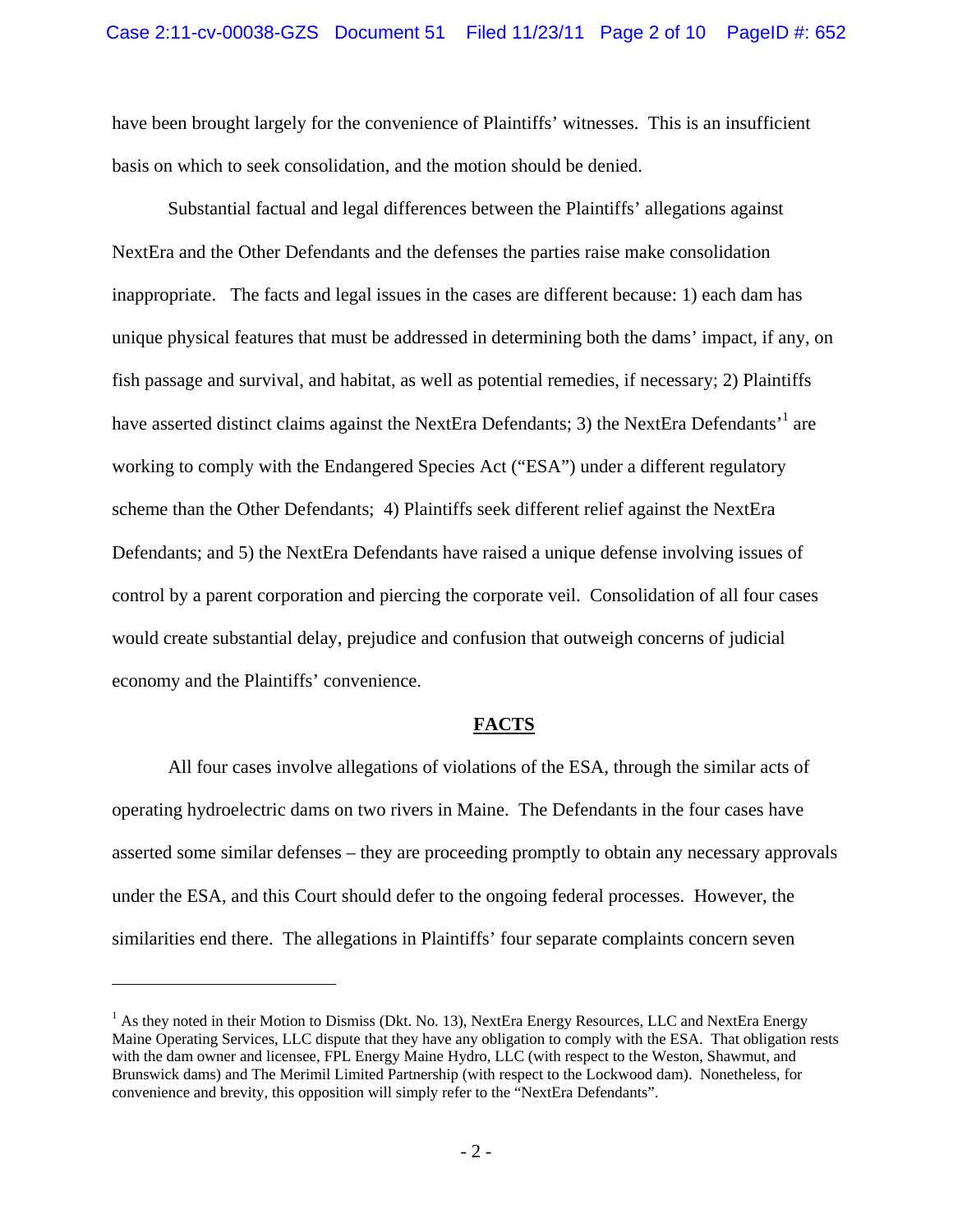different dams on two different rivers. There is nothing in either the complaints or the motion to consolidate to support Plaintiffs' assertion of a common nucleus of facts. The dams are constructed differently and have different existing technologies and methods for fish passage. Moreover, at this early stage, this Court has no basis for concluding that the dams' impacts, if any, on critical habitat are the same. Nor is there a basis for concluding at this point that any remedial technologies or operations which the Court might find necessary would be the same.

In short, Plaintiffs' argument reduces to the point that all the cases involve hydroelectric dams and the protection of Atlantic Salmon under the ESA. Plaintiffs intend to utilize the same expert witnesses in all three cases. QED. Unfortunately, the differences noted above outweigh the convenience of the Plaintiffs' witnesses.

Even aside from the factual distinctions that make consolidation inappropriate, the NextEra Defendants are participating in a different regulatory scheme than the Other Defendants – the NextEra Defendants seek an Incidental Take Permit ("ITP") under Section 10 of the ESA, while the Other Defendants seek an Incidental Take Statement ("ITS") under Section 7.<sup>2</sup> These processes are created by different sections of the ESA, involve different timetables, require input and certification by different agencies, and result in different permits with different implications for future changes in habitat or to the project. *Compare* Section 7, 16 U.S.C. §1536, *with* Section 10, 16 U.S.C. §1539.

Under Section 7, federal agencies must consult with the National Marine Fisheries Service ("NMFS") when any agency action may affect a listed endangered species. The steps of

 $2^2$  The Other Defendants have stated that they do not intend to apply for an ITP under Section 10, but rather, intend to obtain an ITS, by applying to amend their FERC licenses, triggering the Section 7 consultation process that FERC must undertake, and pursuing a Biological Assessment and Biological Opinion that result in an ITS regarding the Atlantic salmon in the area. Brookfield Amended Complaint, ¶¶ 51 and 53; Miller Hydro Complaint, ¶¶ 32 and 34; Topsham Hydro Complaint, ¶¶ 32 and 34.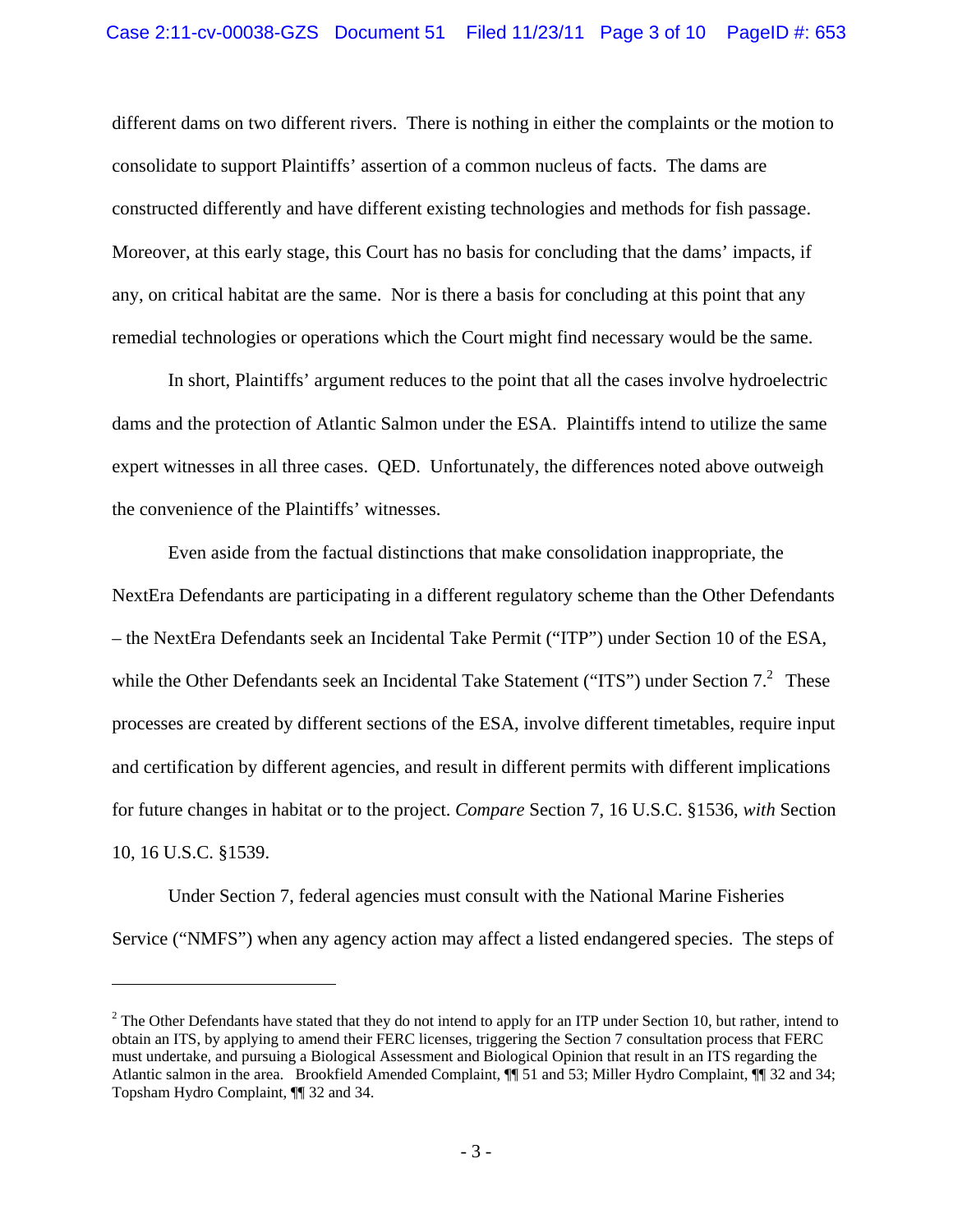the process involve preparation of a "biological assessment" ("BA"), as well as formal consultation between the agency and NMFS that can result in the issuance of an ITS as part of the Biological Opinion issued by NMFS. 16 U.S.C. § 1536(a-c). FERC has required the Other Defendants to prepare a BA regarding each dam.<sup>3</sup>

In contrast, the NextEra Defendants have entered into a formal process under Section 10 with both the NMFS and the United Fish and Wildlife Service (collectively "the Services") to obtain an ITP, through the creation of a Habitat Conservation Plan ("HCP"), developed with technical assistance from the Services. 16 U.S.C. §1539. The HCP/ITP process is significantly more involved and detailed than the Section 7 process.

The outcomes of the Section 7 and Section 10 processes are also different. If the ITP is granted, it will allow the NextEra Defendants to commit a specified number of "takes" in a set amount of time. 16 U.S.C.  $\S 1539(a)(1)(B)$ . Through the "No Surprises Policy," if any unforeseen circumstances arise, the Services will not require any additional restrictions, so long as the HCP is implemented in good faith. *See, e.g.* 63 Fed. Reg. 8859 (Feb. 23, 1998). The Other Defendants will not obtain this flexibility through their ITS process. If the incidental take specified in the ITS is exceeded, or any other details change, FERC is required to reinitiate formal consultation, and the Other Defendants must go through this process all over again. 50 C.F.R. §§402.14(i) and 402.16.

#### **ARGUMENT**

I. Consolidation is Discretionary and Should Not Be Granted If It Would Cause Confusion, Delay or Prejudice

<sup>3</sup> *See* Topsham Hydro Motion to Dismiss, Dkt. No. 7; Miller Hydro Motion to Dismiss, Dkt. No. 7; Brookfield Motion to Dismiss, Dkt. 31.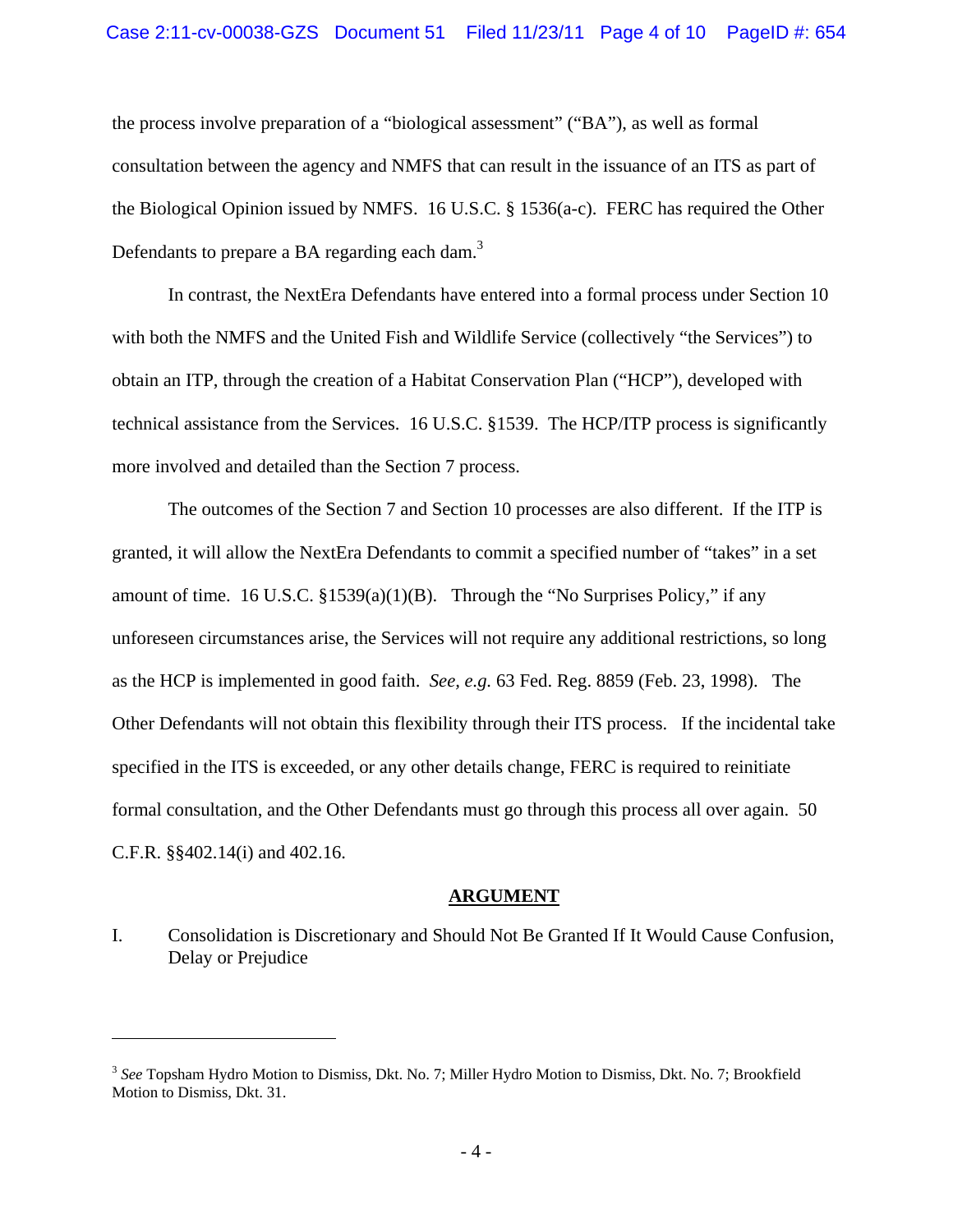Rule 42(a) of the Federal Rules of Civil Procedure provides that if actions involve a common question of law or fact, the court may join for hearing or trial any or all matters at issue in the actions, or consolidate the actions. The moving party bears the burden of proving the commonality necessary to establish that consolidation is appropriate. *See In re Consolidated Parlodel Litigation*, 182 F.R.D. 441, 444 (D. NJ, 1998). Plaintiffs failed to meet this burden.

Consolidation is only possible when the proceedings involve a common party *and*  common issues of fact or law. *Seguro de Servicio de Salud de Puerto Rico v. McAuto Systems Group, Inc.* 878 F.2d 5, 8 (1<sup>st</sup> Cir. 1989). However, even when consolidation is *permissible* under Rule 42(a), it does not mean that the court *must* order consolidation. *See Arroyo v. Chardon*, 90 FRD 603, 605 (D. PR, 1981) (Denying consolidation of cases with identical allegations, but different specific acts by each defendant) (emphasis added). Even where there are commonalities, "the court should weigh the prospective benefits of consolidation in terms of convenience to the parties and judicial economy against the extent of confusion, delay or prejudice that might result from consolidation." *Data General Corp. v. Grumman Sys. Support Corp*., 834 F. Supp. 477, 487 (D. Mass. 1992).

Consolidation is inappropriate where, as here, individual issues outweigh the other common issues of law or fact, or the evidence to be presented in one case is irrelevant in another, because that "would create a likelihood of prejudice by confusing the issues." *Liberty Lincoln Mercury, Inc. v. Ford Marketing Corp.*, 149 F.R.D. 65, 81 (D.NJ 1993) (denying consolidation of cases that assert similar theories of recovery under the same statute, but have specific factual distinctions); *Henderson v. National Railroad Passenger Corp*., 118 F.R.D. 440, 441 (D. Ill. 1987) (denying motion to consolidate when "although certain common issues of fact may exist in both actions, the variety of individual issues predominate.")

 $-5 -$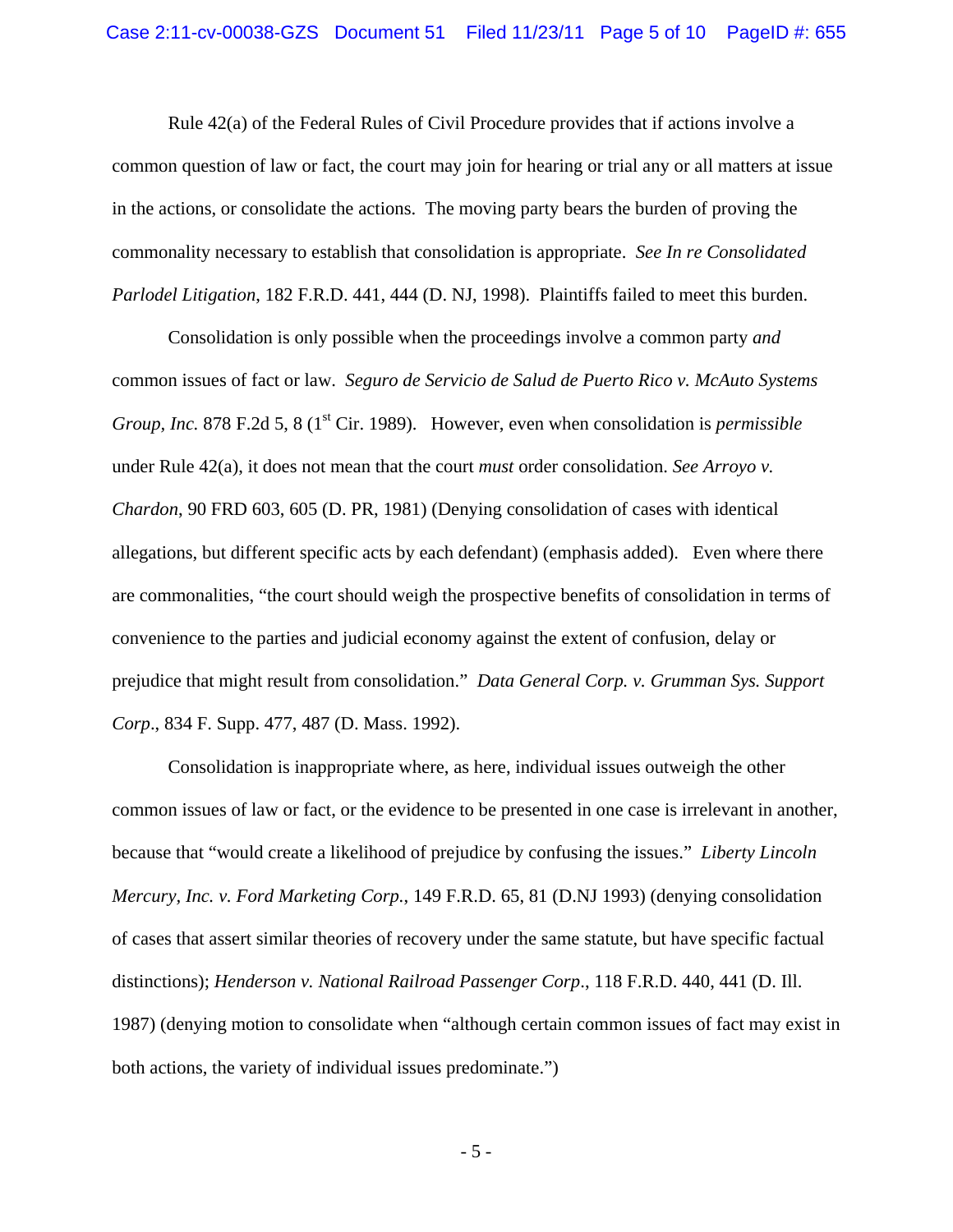## II. The Factual and Legal Distinctions Between the NextEra Defendants and the Other Defendants Would Cause Confusion, Delay, and Prejudice in a Consolidated Trial

A. Factual Differences Among the Dams Weigh Against Consolidation

As noted above, the Plaintiffs' complaints involve allegations concerning seven different dams on two different Rivers.<sup>4</sup> Neither the complaints nor the motion to consolidate allege any facts concerning similarities among the dams, their alleged impacts and any allegedly appropriate remedies that warrant consolidation. The dams are constructed differently and currently have different approaches to fish passage. Given the different existing technologies, there is no reason to believe that there will be common evidence regarding potential remedies for Plaintiffs' witnesses to discuss – should this Court conclude that any remedy is even relevant or necessary.

## B. The Plaintiffs Have Brought Against NextEra Different Claims Involving Different Statutes Than Those Alleged Against the Other Defendants

The Plaintiffs have asserted claims against NextEra under *both* the ESA and the Clean Water Act ("CWA"), while in the Miller Hydro and Topsham Hydro cases, the claims involve only the ESA. *Compare* NextEra Complaint *with* Miller Hydro and Topsham Hydro Complaints. This separate count against NextEra regarding the CWA involves both a different legal claim and different fact-specific inquiries into each dam's compliance with its individual FERC operating licenses. Plaintiffs concede this distinction in their Motion, at page 3, n. 2, arguing that since "most" of the factual issues involved with the CWA claims overlap with the

<sup>&</sup>lt;sup>4</sup> Plaintiffs attempt to make much of the NextEra Defendants' willingness to have Plaintiffs' claims regarding the four dams in which the NextEra Defendants have an interest heard in the same action. Plaintiffs' Motion at 9. This is completely irrelevant. Under the Federal Rules of Civil Procedure, the Plaintiffs had the right to bring their claims against the NextEra Defendants in one action, precisely because of the commonality among the ownership and licensing interests in the dams. Were the four NextEra dams owned by different persons, there would be no basis for hearing the claims in the same action. Here, there is no basis for consolidating the claims regarding dams that are owned by different persons.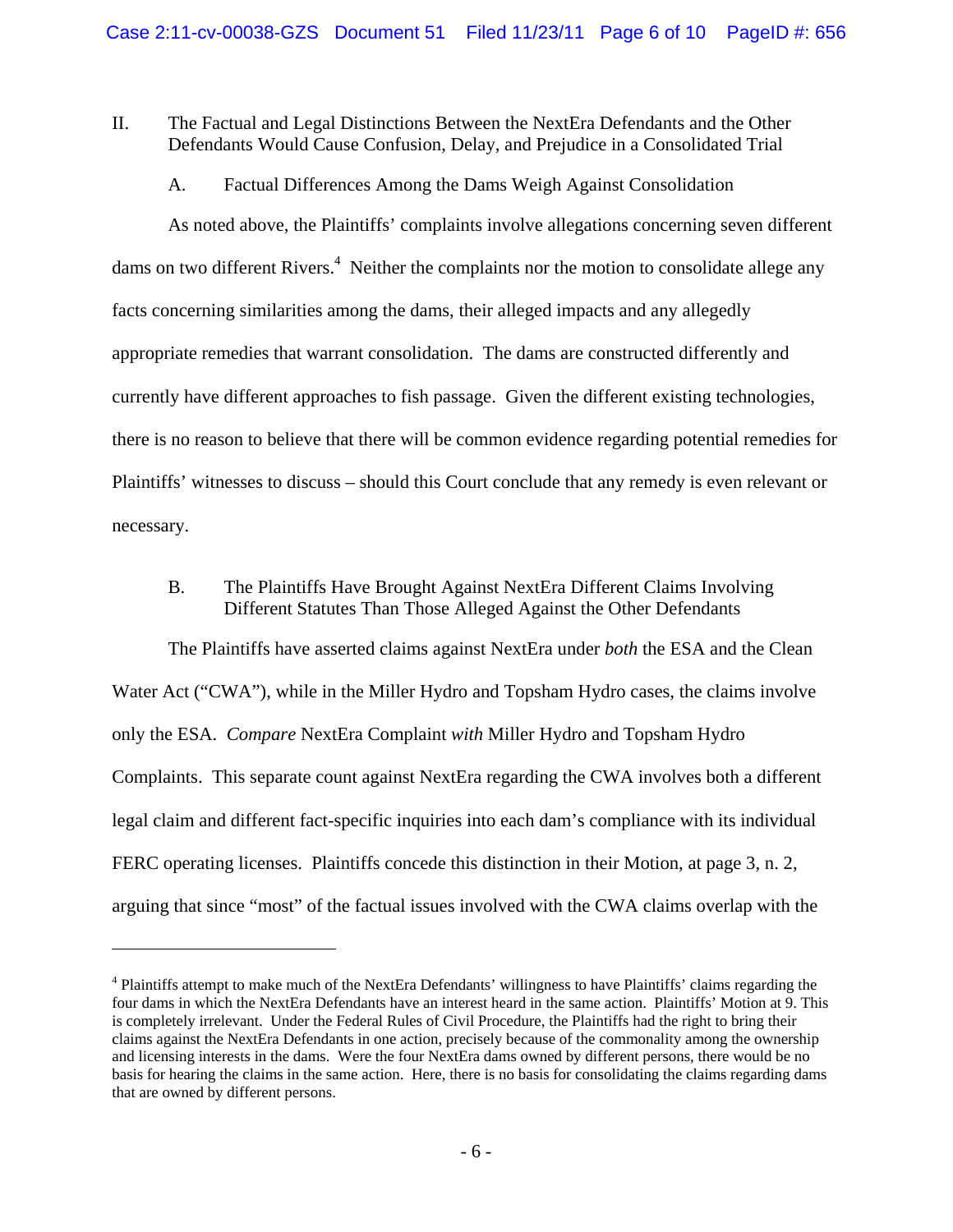ESA claims, this court should overlook this distinction. However, as the Magistrate Judge has already determined, the legal analysis for the CWA claim is different than for the ESA claims. *See* Amended Recommended Decision on Motions to Dismiss, NextEra Dkt. 34, at 8. These distinctions in both the facts and the law of the claims brought against the NextEra Defendants make consolidation inappropriate.

C. The NextEra Defendants' Are Following A Different ESA Process, Creating Substantial Factual Distinctions

At trial, the Plaintiffs must introduce evidence concerning each Defendant that will support their allegations of violations of the ESA, and each Defendant will respond with specific facts regarding its own compliance and regulatory pathway. The NextEra Defendants' different regulatory pathway is a major distinction, and will result in different lines of inquiry regarding the NextEra Defendants' work to obtain an HCP/ITP, the progress that they have made, and the timing of and circumstances surrounding the issuance of any agency decisions. Such differences in the factual record surrounding the NextEra Defendants' compliance with the ESA will create confusion that makes consolidation of all four cases inappropriate.

In *Arroyo*, the court denied consolidation because, even though the plaintiffs' allegations against all eight defendants were identical, the defendants' alleged acts were distinct. *Arroyo v. Chardon*, 90 F.RD 603, 605 (D.PR. 1981). Since each allegation must be proven by presenting specific evidence for each defendant, consolidation was denied. *Id.* Here, where *both* the factual circumstances surrounding each defendant's acts and the statutory underpinnings of the allegations against the NextEra Defendants are different, consolidation is even less appropriate.

D. Plaintiffs Have Requested Different Relief

While the Plaintiffs have requested for all of the Other Defendants that the court "Order [the Other] Defendant[s] to prepare a BA according to a specified schedule," (Brookfield,

- 7 -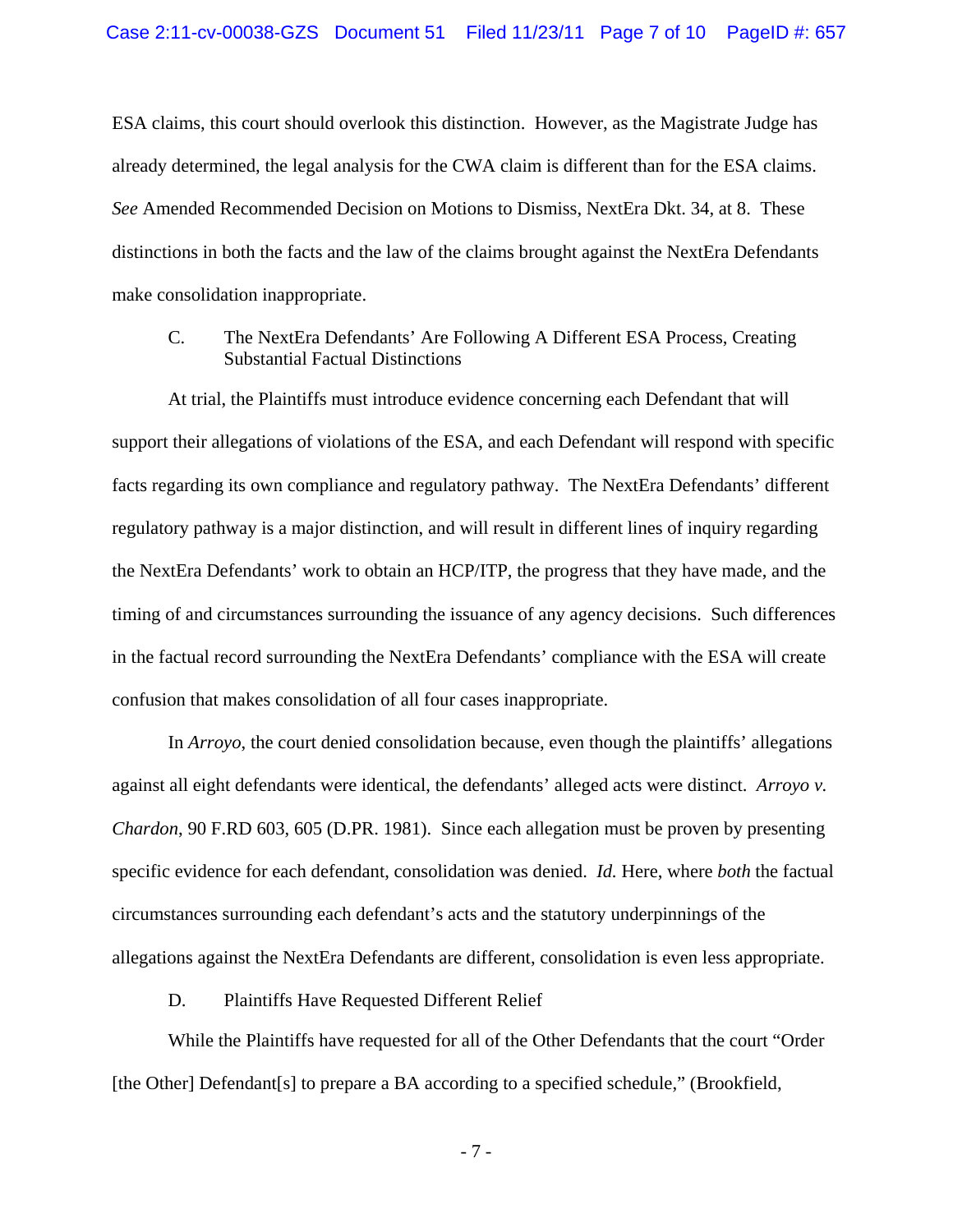Topsham Hydro and Miller Hydro Complaints), the Plaintiffs have requested that the NextEra Defendants "be ordered to apply for an ITP on a specified schedule." NextEra Complaint. Although using the same language, these requests ask for substantially different relief from the Court, to be imposed and monitored on different timetables.

The Other Defendants are already working on their BAs to file with FERC, and anticipate doing so in early 2012.<sup>5</sup> In contrast, before the NextEra Defendants may apply for an ITP, they must complete the HCP Consultation process with the Services. Under the HCP/ITP schedule that the Services and the NextEra Defendants have together devised, the Services and the NextEra Defendants expect that the HCP process will be completed by March 2012, and the final ITP would be issued by June  $2013<sup>6</sup>$ 

The NextEra Defendants assume that the process chosen by the Other Defendants was appropriate for their dams. Unfortunately, at the time of the scheduled trial in the summer of 2012, the NextEra Defendants and the Other Defendants may be in different procedural postures with respect to their approvals from the Services. Those different postures could easily result in prejudice to the NextEra Defendants or the Other Defendants. In these circumstances, it is not appropriate to consolidate the cases.

E. NextEra's Defenses on Control and Piercing the Corporate Veil Raise Unique Issues That Are Inappropriate For A Consolidated Trial

Two of the NextEra Defendants – NextEra Energy Resources, LLC and NextEra Energy Maine Operating Services, LLC – have raised a fact-intensive defense not present in the Other Defendants' cases, which will require significant discovery and briefing to resolve, causing

<sup>&</sup>lt;sup>5</sup> See, e.g., Brookfield Motion to Dismiss, Dkt. No. 31, at 7 (stating that it expects to file its BA with FERC in January 2012).

<sup>6</sup> NextEra Motion to Dismiss, Dkt. 13, at 7.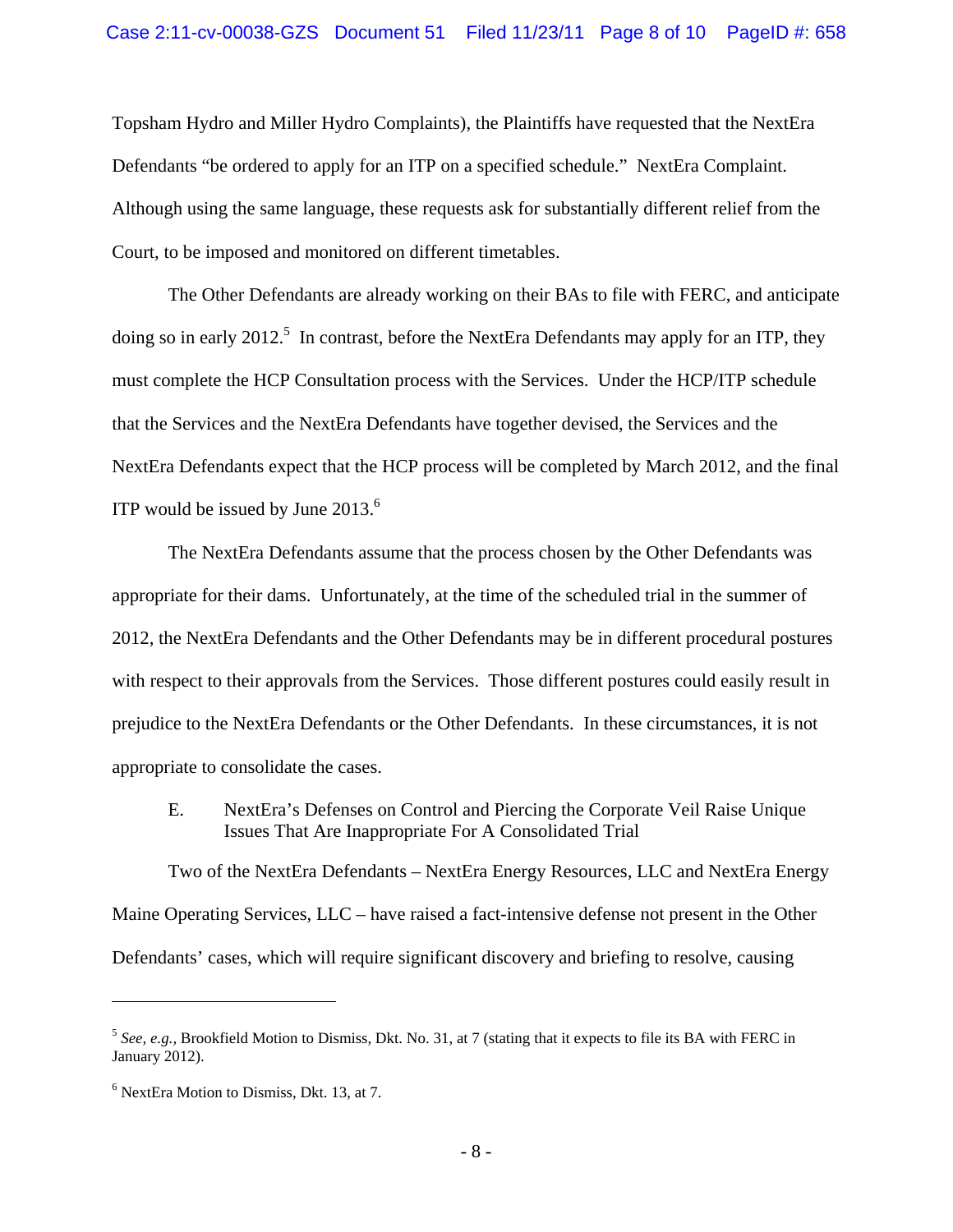unnecessary delay for the Other Defendants, and risking confusion and prejudice for the NextEra Defendants if these defenses are not appropriately evaluated, due to a consolidated trial.

As set forth in NextEra's Motion to Dismiss, NextEra Energy Resources, LLC and NextEra Energy Maine Operating Services, LLC are not the FERC licensee, or owner or operator of any of the four dams at issue.<sup>7</sup> Consequently, Plaintiffs must prove that NextEra Energy Resources, LLC and NextEra Energy Maine Operating Services, LLC control the operation of the dams.<sup>8</sup> None of the Other Defendants have raised a similar defense  $-$  in fact, all concede that they are the owners, operators, or licensees of the dams, and would thus be responsible for a taking, if Plaintiffs establish that takes have occurred.<sup>9</sup>

The issue of whether a corporate parent can be liable in the ESA context is relatively novel, having not been specifically addressed by the Supreme Court, and will require a factspecific analysis by the Court. In addition, piercing the corporate veil requires a highly factspecific inquiry under Maine corporate law. *See, e.g*. *Johnson v. Exclusive Properties Unlimited,* 1998 ME 244. Consequently, this defense will demand significant attention from the Plaintiffs, the NextEra Defendants, and the Court.

A trial involving the NextEra Defendants will necessarily have to address this unique issue. Therefore, consolidation of all four cases would cause unnecessary delay for the Other Defendants, and raise the potential for confusion and prejudice. It is appropriate for the court to

<sup>&</sup>lt;sup>7</sup> NextEra Motion to Dismiss, Dkt. 13, and supporting affidavit.

<sup>&</sup>lt;sup>8</sup> Section 9 of the ESA makes it unlawful for any person to take an endangered species, and the term "take" means "to harass, harm, pursue, hunt, shoot, wound, kill, trap, capture, or collect, or to attempt to engage in any such *conduct.*" 16 U.S.C. §§1538(a)(1)(b) and 1532(19) (emphasis added). Consequently, to commit a take, a defendant must have actually engaged in the challenged conduct.

<sup>&</sup>lt;sup>9</sup> Brookfield Complaint and Answer, ¶¶8 and 9; Miller Hydro Complaint and Answer, ¶6; Topsham Hydro Complaint and Answer, ¶6.